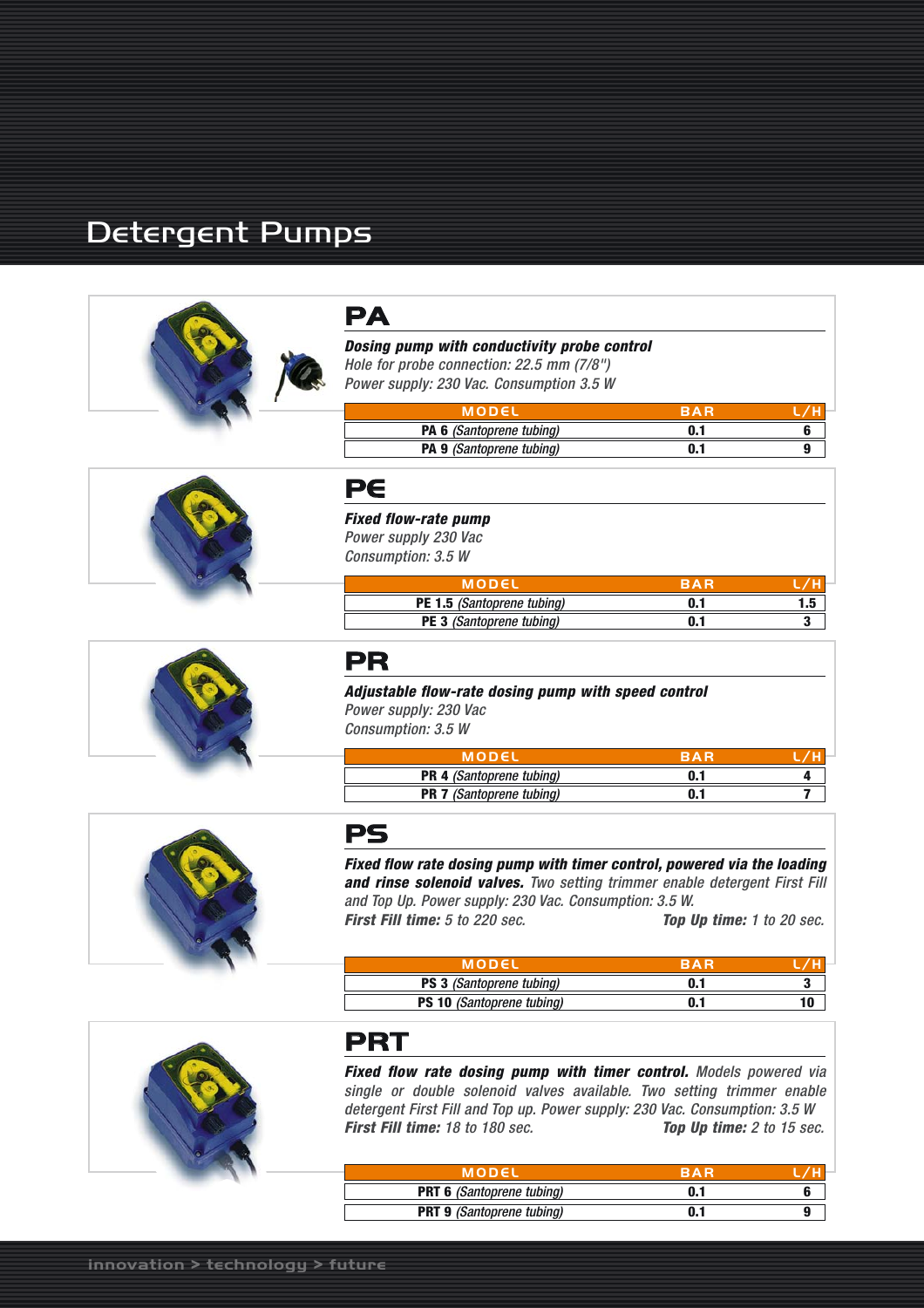Regolazione/Regulation











 $PR-18 = 18$  lt/hr with Santoprene tubing

POMPA DOSATRICE PERISTALTICA A VELOCITA' VARIABILE *VARIABLE SPEED PERISTALTIC DOSING PUMP* **P RMANUALE DI USO E MANUTENZIONE** Pompa peristaltica a dosaggio predisponibile mediante la regolazione della velocità di *Altezza di aspirazione: 1,5 m AVVERTENZE* In fase di installazione della pompa, leggere l'etichetta e verificare che: • il tubo membrana sia di materiale compatibile con il liquido che deve essere dosato; • la tensione di alimentazione sia corrispondente a • la pressione in corrispondenza del punto di iniezione sia inferiore o uguale a quella nominale • il tubo di aspirazione sia inserito all'interno del serbatoio del prodotto, sia connesso al raccordo di aspirazione della pompa (segnato sul coperchio con ∆) e serrato con l'apposita ghiera (v. fig.1); • il tubo di mandata sia connesso al raccordo di mandata della pompa (segnato sul coperchio con ∇) , serrato con l'apposita ghiera, e sia inserito nel raccordo di entrata in vasca; • il coperchio di protezione del gruppo idraulico sia correttamente incastrato nella sua sede; • la pompa sia connessa alla rete in modo che sia presente un dispositivo di disinserzione onnipolare con distanza di apertura dei contatti di **IL MANCATO RISPETTO DI UNA DELLE PRESCRIZIONI QUI CONTENUTE PUÒ PROVOCARE DANNI ALLE PERSONE E/O IL NON CORRETTO FUNZIONAMENTO O DANNEGGIAMENTO DEGLI MAINTENANCE AND INSTRUCTIONS MANUAL**Variable capacity peristaltic pump regulated through speed control. *Max suction hight: 1,5 m NOTICE* When installing the pump read the label and verify the following: • tubing material is compatible with the liquid; • the power supply available is identical to the indicated one; • pressure at the injection point is lower or equal to the pump nominal pressure; • suction tubing is inserted in the liquid container, fitted to the suction connection of the pump (represented on the lid with ∆) and tightened with the proper nut (see fig. 1); • delivery tubing is fitted to the delivery connection of the pump (represented on the lid with  $∇$ ), tightened with the proper nut and fitted to the tank injection connection; • the protection lid of the liquid end is properly fitted in its seat; • the pump is connected to an electric system which has an all-poles disconnection device with open state distance between contacts of at least 3 mm; **IF ANY OF THE INSTRUCTIONS HERE CONTAINED IS NOT RESPECTED THERE CAN BE DAMAGE TO PERSONS AND/OR INCORRECT** 

**WORKING OR DAMAGE TO THE APPARATUS**

**卷卷卷 IMPORTANT 卷卷卷 Before carrying out any operation on the pump, disconnect the power supply !!** 

**APPARECCHI.**

**卷卷卷 ATTENZIONE 卷卷卷 Prima di effettuare qualunque intervento sulla pompa, disconnettere la tensione di alimentazione!!** 

funzionamento.

quella indicata;

della pompa;

almeno 3 mm;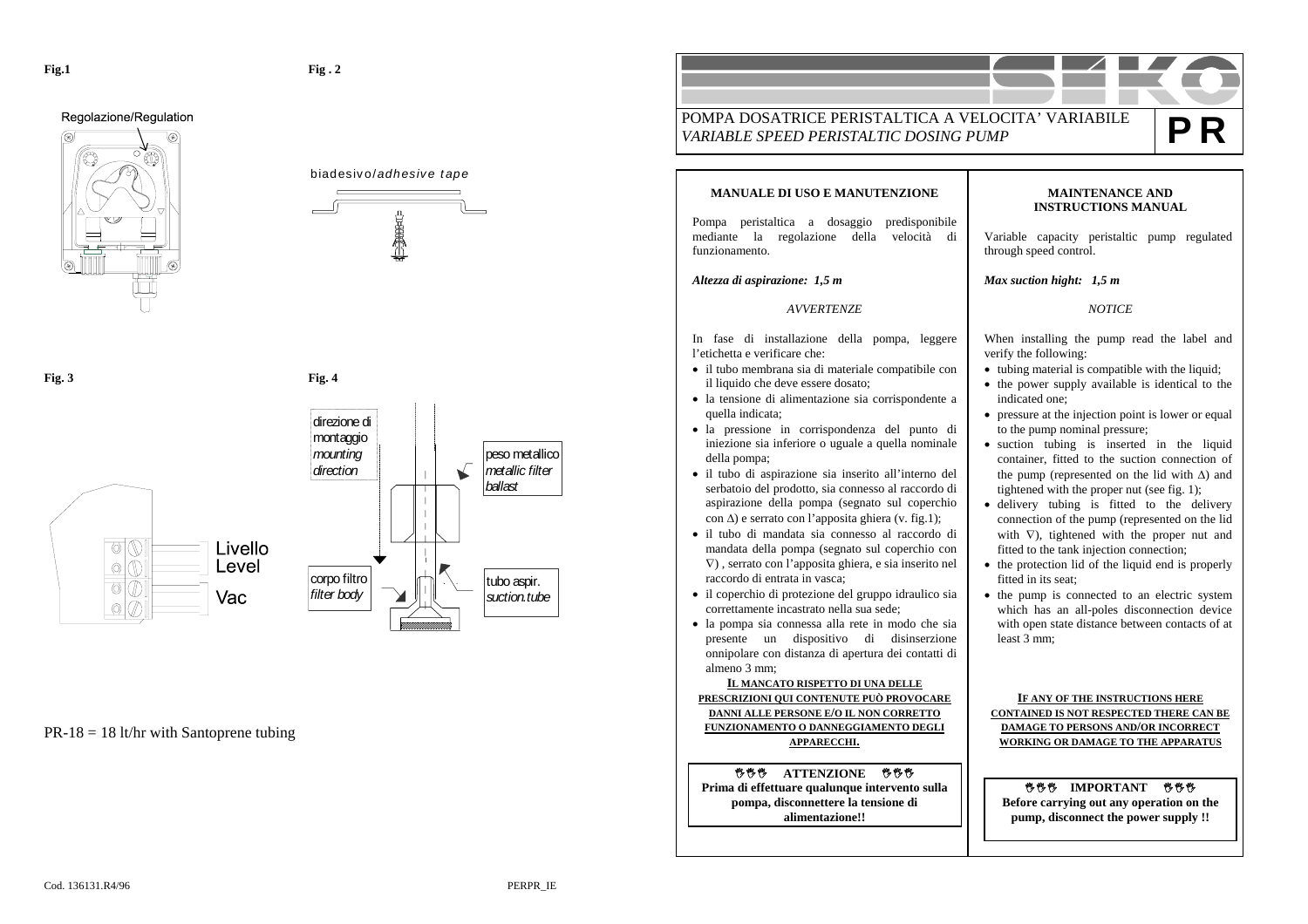## *ISTRUZIONI DI MONTAGGIO*

- **Montaggio con staffa in dotazione**
- Fissare la staffa metallica mediante la vite in dotazione, nella maniera indicata in fig.2;
- nel caso di fissaggio su pareti con piastrelle o con finitura superficiale a basso attrito, fare uso del biadesivo fornito con la pompa:
- togliere uno dei due fogli protettivi dal biadesivo, attaccare il biadesivo alla staffa, togliere il secondo foglio protettivo dal biadesivo e procedere al fissaggio della staffa con la vite;
- appoggiare la parte posteriore della pompa al di sopra della staffa, in modo da far scivolare la staffa nel canale di invito ricavato sul coperchio posteriore, sino all'incastro.

#### **Montaggio con fissaggio del coperchio**

- Smontare la pompa svitando le viti di fissaggio sulla scatola
- sollevare verso l'alto il morsetto della tensione per staccarlo dal circuito
- i fori per il fissaggio sono sul coperchio posteriore della pompa: far saltare le protezioni plastiche dai fori destinati al fissaggio mediante un punteruolo o un giravite (come dima di foratura, si può utilizzare il coperchio stesso) ;
- fissare il coperchio mediante la vite in dotazione o mediante viti Ø 4 mm;
- connettere nuovamente il morsetto volante al circuito e montare la parte anteriore della pompa, mediante le viti di fissaggio; per il cablaggio dei cavi si veda la fig.3.

### **Montaggio filtro di aspirazione**

- Inserire l'estremità del tubo di aspirazione nel peso metallico, in modo che il tubo fuoriesca dalla parte svasata del peso stesso;
- infilare fino in fondo il portafiltro nella stessa estremità del tubo;
- serrare il tubo, avvicinando con una rotazione il peso al portafiltro, fino a battuta;
- La fig.4 illustra la sequenza di montaggio dei pezzi componenti il filtro di aspirazione.
- si consiglia di usare sempre il filtro di fondo in aspirazione, di accertarsi che arrivi sul fondo del serbatoio e di pulirlo periodicamente da eventuali residui di prodotto essiccato o sporcizia accumulata.

#### **Regolazione della portata**

• Per impostare il valore di portata desiderato, estrarre con un giravite 5x20 il tappo di protezione a destra della spia di funzionamento;

### *INSTALLATION INSTRUCTIONS*

## **Installation with the provided bracket**

- Fix the metal bracket with the provided screw (see fig. 2):
- in case of tiled or low friction walls use the supplied adhesive tape as follow:
- peel off one of the two protective foils from the tape, stick the tape to the bracket, peel off the second protective foil and proceed to fix the bracket with the provided screw;
- fix the pump on the bracket making tongues on the back of the pump slide in the bracket.

#### **Installation with the back cover**

- Open the pump unscrewing the fixing screws on the box;
- detach the power supply connection from the circuit;
- holes for mounting are on the back cover of the pump: break the plastic protections from the holes with an awl or screwdriver (to trace the drilling template the back cover can be used);
- fix the back cover with the provided screw or with  $\varnothing$  4 mm screws:
- reattach the power supply connection to the circuit and mount the front part of the pump with the fixing screws; for the wiring see fig.3.

#### **Suction filter installation**

- Insert the end of the tubing in the metal wieght so that it exits from the flared part; insert the filter container in the same end of the tubing;
- tighten the tubing screwing the weight until it sits on the filter container;
- Fig. 4 shows the mounting steps to follow to install the suction filter
- It is strongly recommended to use the suction filter in all situations, to assure that it reach the bottom of the tank and to clean it periodically to avoid dry residual of product or accumulation of dirt.

### **Capacity regulation**

- To modify the capacity, take out the protection tap on the right of the operation led with a screw driver 5 x 20;
- to reduce capacity turn the trimmer counterclockwise.

• per diminuire la velocità di rotazione, ruotare in senso antiorario.

## **Sostituzione tubo**

- Togliere la alimentazione alla pompa, in maniera che non possa azionarsi il motore in maniera non voluta;
- togliere il coperchio trasparente a scatto di protezione del gruppo idraulico;
- **per lo smontaggio**, posizionare il portarullini con i due rullini in posizione verticale;
- rimuovere dalla sua sede il raccordoposto a sinistra della pompa, tirando il tubo verso l'alto, seguendone il percorso ruotando manualmente il portarullini in senso orario, sino ad estrarre anche il raccordo posto a destra della pompa
- **per il montaggio**, posizionare il portarullini con i due rullini in posizione orizzontale;
- inserire a fondo il raccordo posto a sinistra della pompa, con la parte curva in basso;
- premere il tubo nella sua sede, seguendone man mano il percorso ruotando manualmente il portarullini in senso orario, sino ad inserire a fondo anche il raccordo posto a destra della pompa;
- inserire nuovamente il coperchio di protezione a partire dal bordo superiore, posizionandolo con il bordo di incastro verso la pompa e premendo leggermente sui lati, sino a sentire lo scatto di chiusura.

#### **Tubing substitution**

- Disconnect the pump from the power supply
- take off the transparent lid on the hydraulic group
- **to dismantle the tube** turn the roll holder so that the rollers are on a vertical line
- remove from its seat the connection on the left of the pump, alternatively pull the tube out of its seat and manually rotate the roll holder clockwise until it is possible to extract the right hand side connection from its seat;
- **to mount the tube** turn the roll holder so that the rollers are on a horizontal line;
- insert the connection in its seat on the left of the pump with the curved side towards the floor;
- alternatively push the tube into its seat and manually rotate the roll holder clockwise until it is possible to insert the right hand side connection into its seat;
- insert the protection lid starting from the top, with the shear facing the pump and pushing slightly on the sides so to hear the click.